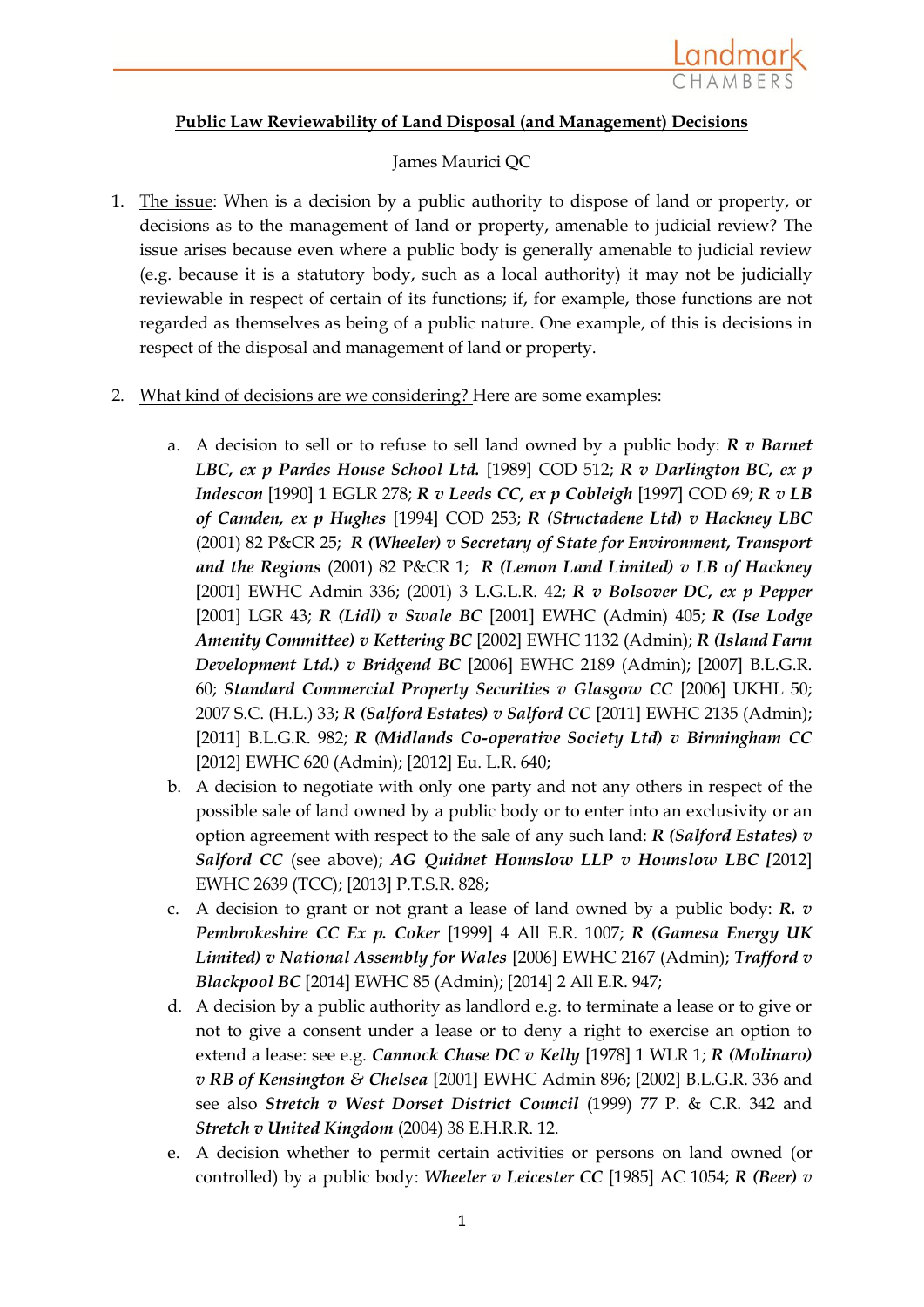

*Hampshire Farmers' Markets Ltd* [2003] EWCA Civ 1056; [2004] 1 WLR 233; *R (Agnello) v LB of Hounslow* [2003] EWHC 3112 (Admin); [2004] B.L.G.R. 536;

- f. A decision by a public body not to apply for the vacation of a caution on land owned by another: *R (Kelly) v LB of Hammersmith & Fulham* [2004] EWHC 435 (Admin); (2004) 7 C.C.L. Rep. 542.
- 3. There can be no dispute but that a decision by a public authority to authorise the making of a compulsory purchase order is judicially reviewable: see e.g. *Midlands* (above) and the decision of the Privy Council in *HMB Holdings Ltd v Cabinet of Antigua and Barbuda* [2007] UKPC 37.
- 4. Similarly in principle decisions made implementing a confirmed compulsory purchase order are reviewable: see *R (Smoke Club Ltd) v Network Rail Infrastructure Ltd* [2013] EWHC 3830 (Admin); [2014] 2 Costs L.O. 123 and *R. (Argos Ltd) v Birmingham City Council* [2011] EWHC 2639 (Admin);[2012] J.P.L. 401.
- 5. Public authorities (the starting point):
	- a. the case-law above is all concerned with what are clearly public bodies taking land disposal or management decisions. Thus the vast majority of the cases concern local authorities or central Government Departments. The one exception from the above being *Beer* which concerned a decision by a private non-statutory company set up by a local authority to manage a farmers market programme. The Court of Appeal concluded that the decision of the company in that case was nonetheless amenable to judicial review because: (i) it involved "a public element or flavour", the fact that "the power was being exercised in order to control the right of access to a public market"; (ii) the markets were held on publicly owned land to which the public had access; and (iii) the company was closely linked to the council.
	- b. If the body concerned is not a public authority at all then its decisions on land disposal and management will *a fortiori* not be judicially reviewable (for example Network Rail: see *Network Rail v ICO* (EA/2006/0061 and 2006/0062) and *Cameron v Network Rail Infrastructure Limited* [2006] EWHC 1133 (QB); [2007] 1 WLR 163).
	- c. But even if the body is clearly a public authority its decision on land disposal and management may not be judicially reviewable. This is because, as already noted, the determination of amenability to judicial review generally focuses on the particular function in issue rather than the status and nature of the body: see e.g. *R v Supreme Court Taxing Office, ex p Singh & Co* (1995) 7 Admin LR 849 at 853E.
- 6. 2 cases; 2 different approaches to reviewability in this area: There are 2 cases in this area that require particularly careful attention. They are *R v Bolsover DC, ex p Pepper* [2001]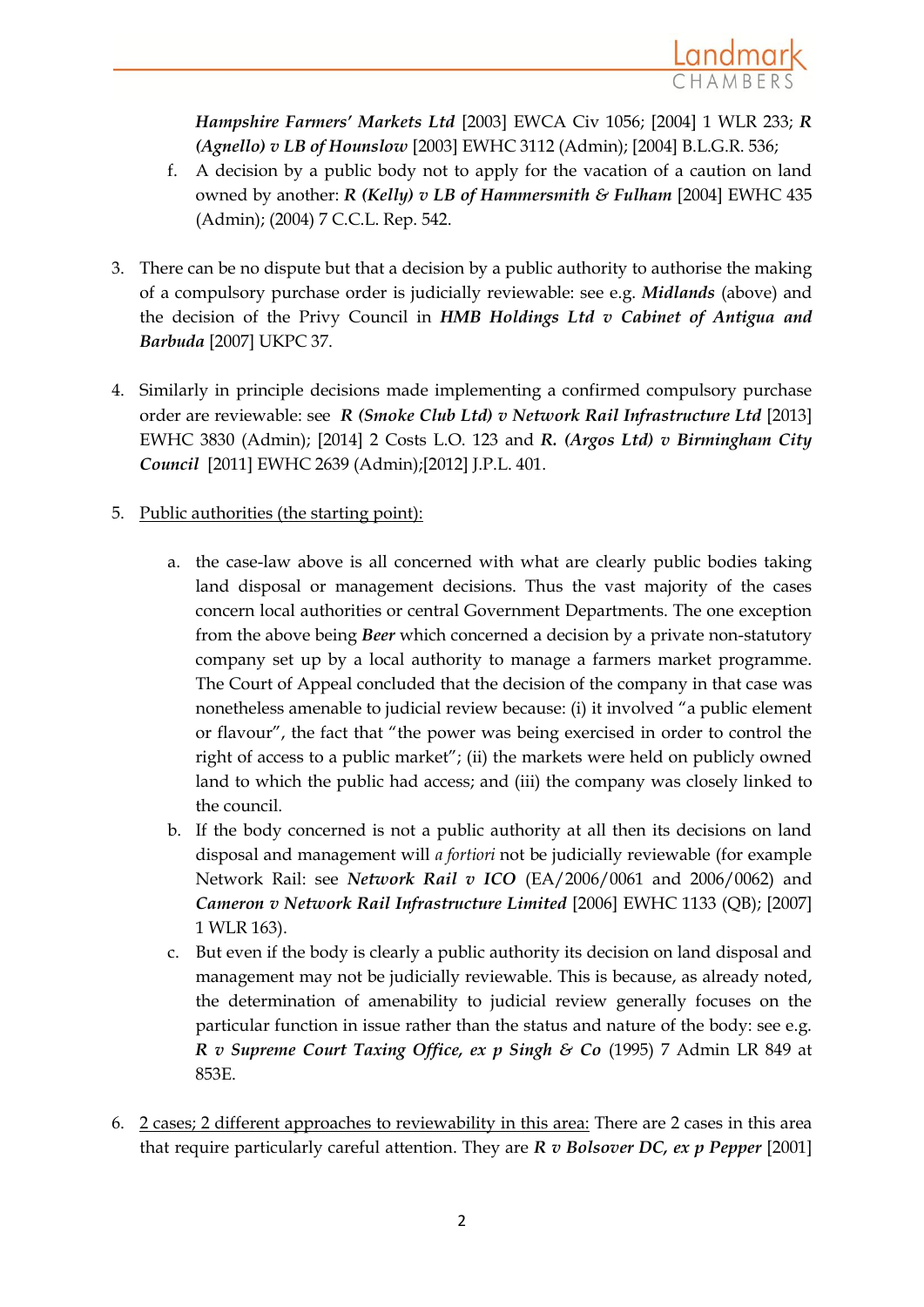

LGR 43 and *R (Molinaro) v RB of Kensington & Chelsea* [2001] EWHC Admin 896; [2002] B.L.G.R. 336.

### 7. **(1)** *Pepper:*

- a. The facts: A developer (Pepper) obtained planning permission for a housing development on land he owned and which adjoined a recreation ground owned by the district council. The housing land had no street access, and this could only be obtained via the recreation ground. There had over the years been some "subject to contract" negotiations for the sale of part of the recreation land to Pepper for use as an access; and the matter had at one stage been referred to the District Valuer. However, by a resolution the council's executive committee decided it would not sell the land to Pepper.
- b. The grounds of challenge: (i) that Pepper had a legitimate expectation that the council would sell the land or that the council would "at least give the applicant an opportunity to make representations on the decision whether or not to sell the land" (see p. 44); and (ii) the council was under a duty to give reasons for its decision.
- c. The result: Keene J. dismissed the judicial review on the basis that the council's decision was not amenable to judicial review.
- d. The judgment:
	- i. Local authorities power to dispose of land is statutory: see s. 123 of the Local Government Act 1972 ("the LGA") (see para. 19);
	- ii. The claimant argued that the decision was reviewable because the council "was discharging a statutory power" (see para. 23); and he also sought to rely on *R v Barnet LBC, ex p Pardes House School Ltd* and to distinguish *R v Leeds CC, ex p Cobleigh.* The Judge also considered *R v LB of Camden, ex p Hughes*. Keene J. said it was difficult to reconcile these older cases.
	- iii. The council argued:

"25. .... the test to be applied is the established one of whether the body in question was performing a public function or not.

26 In the present case Miss Cook says that the respondent was simply acting as a private land owner. It was pure chance that the access land required by the applicant was owned by a public body rather than by a private entity. It is quite clear that both the applicant and the respondent, when they began direct negotiations, were contemplating that a formal contract in writing would have to be entered into for the sale of the land in the normal way. That was underlined, she contends, by the repeated use of the words "subject to contract" in the correspondence."

iv. Keene J. reasoned as follows (emphases added):

"30 It seems to me quite clear that the mere fact that a local authority is exercising a statutory power when it decides to sell land is not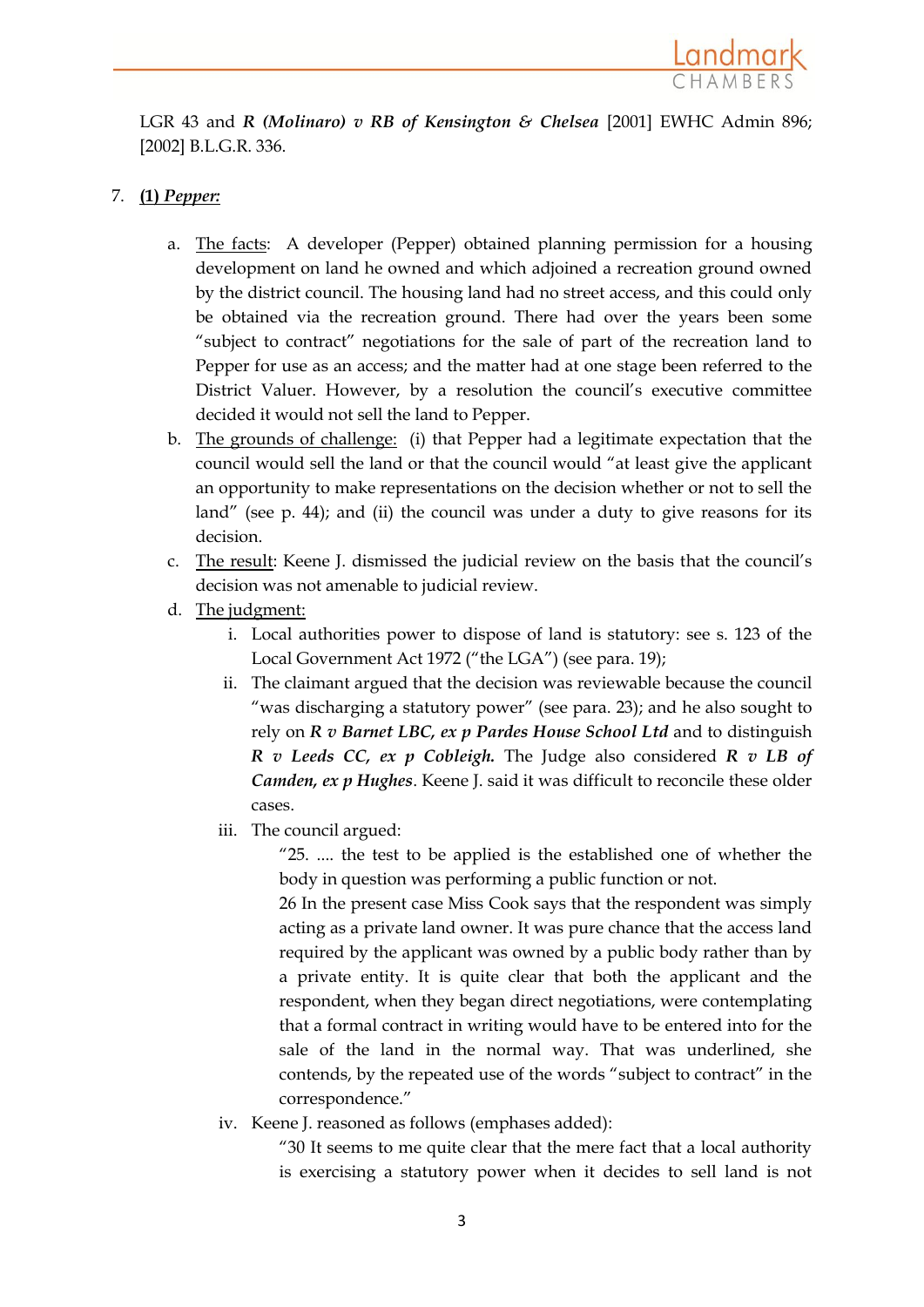

enough by itself to render its decision a public law matter. I agree on that aspect with the judgment of Latham J in *ex parte Hughes*. Insofar as the decision in *ex parte Pardes House School* seems to suggest otherwise, it cannot stand ... The *Pardes House School* decision is understandable in the end result because of express policy decisions which applied to the disposal of land of the kind in question in that case.

31 If a decision to sell land by virtue of section 123 powers is not automatically a public law matter, the same position must obtain in respect of a decision not to sell a piece of land.

32 The appropriate test for determining whether the decision is a matter of public law or not is one whether the decision maker is performing a public function ...

33 Normally a decision by a local authority to sell or not to sell land which it owns is to be seen as a private law matter unless a public law element is introduced into the decision making process by some additional factor. That is because the starting point is that the local authority, in so deciding, is simply acting as a landowner in such cases and is not performing any public function. There may sometimes be some additional factors present; for example, if the authority has a policy which relates to the retention or disposal of certain types of land, that may make a decision a public law matter (see *Pardes House School*). A decision to dispose of open space without observing the statutory procedural requirements of section 123(2A) as to advertising the proposal would likewise involve a sufficient public law element. But neither of those factors arises here.

34 Indeed, the private law nature of the process adopted by the parties in the present case is emphasised by repeated references from both the respondent and from those acting for the applicant to the matter being "subject to contract". That well-known phrase has the effect of preventing a binding contract for the sale of the land from coming into existence during negotiations (see *Attorney General v Humphreys Estates Ltd* [1987] 2 All ER 387. In such cases both parties contemplate that a formal contract will be required before they are bound. Until that occurs either party can withdraw from the deal ... As a matter of private law, it is clear that in the present case there was no formally concluded contract for the sale of this land. Though considerable agreement on matters of detail had been reached, the applicant could have withdrawn at any time, yet the applicant's argument in these proceedings amounts to saying that he had nonetheless a legitimate expectation which prevented the local authority from withdrawing from the contractual negotiations.

35 According to Mr Manley the authority was bound, at the very least, to go through the section 123(2A) procedure of advertising the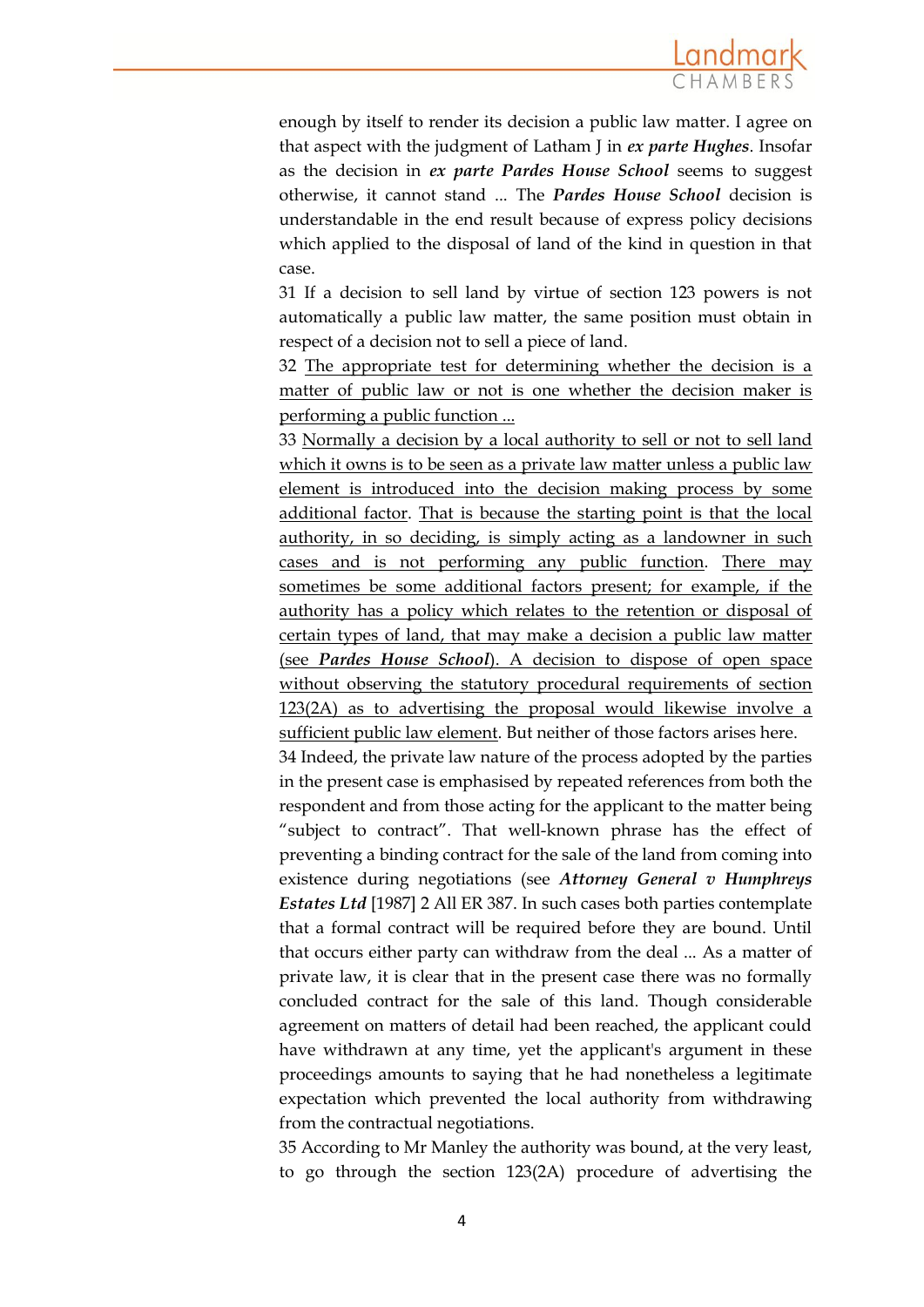

proposed disposal and, presumably, if no objections were then received, subsequently to convey the access land to the applicant. Yet it would be manifestly unfair if, in such negotiations for the sale of land, one party was not bound to conclude the contract because it could rely on the words "subject to contract", but the other party was bound because of the public law principle of legitimate expectation. Since local authorities have generally have to act by way of committee resolutions, they would regularly be put at a very great disadvantage if that was a proper analysis of the situation. It could constantly be argued that their publicly available resolution gave rise to a legitimate expectation on the part of the other party which they could not break 36 I can see nothing in the present case which brings the respondent's decision into the area of public law scrutiny by the courts. This was essentially a matter of private contract law. There was nothing which introduced a public law element into it. The respondent, in making its decision now under challenge, was not performing a public function, nor was it doing so in the events leading up to the January 2000 decision. There was never any concluded contract in writing for the sale of the access land, and hence the applicant seems to have no private law remedy. That does not mean he must be provided with one in private law. In my judgment, both parties in this case contemplated that their relationship would be governed by public law. Judicial review does not apply in this case."

#### 8. **(2)** *Molinaro*:

- a. The facts: Molinaro was the lessee of premises on the Fulham Road; the landlord was the RB of Kensington & Chelsea. Molinaro applied under the lease for consent to change the use of the premises from A1 retail (it was a deli) to a restaurant. The lease provided that "the permitted use" (which was as a deli) could be changed with the landlord's approval, such approval not to be unreasonably withheld in cases of uses falling within: (i) Class A1; and (ii) the "Landlord's Neighbourhood Use Policy" defined as ""The Landlord's policy from time to time in force to ensure that the local community's needs are adequately catered for but without an excess of any particular trade or business."
- b. The grounds of challenge: (i) the permitted user clause was invalid because the effect was to restrict the rent that could be obtained for the premises contrary to s. 123(2) of the LGA; (ii) the decision to refuse to amend the terms of the lease (or to agree to a surrender and re-grant on new terms) was unlawful on the basis that the use the premises as a restaurant would have resulted in consequential financial benefits to the local authority, and so the decision was in breach of its fiduciary duties and irrational; and (iii) there was as a result of correspondence a legitimate expectation that the claimant would have his application for a claim of use considered without the council having regard to its own planning policies as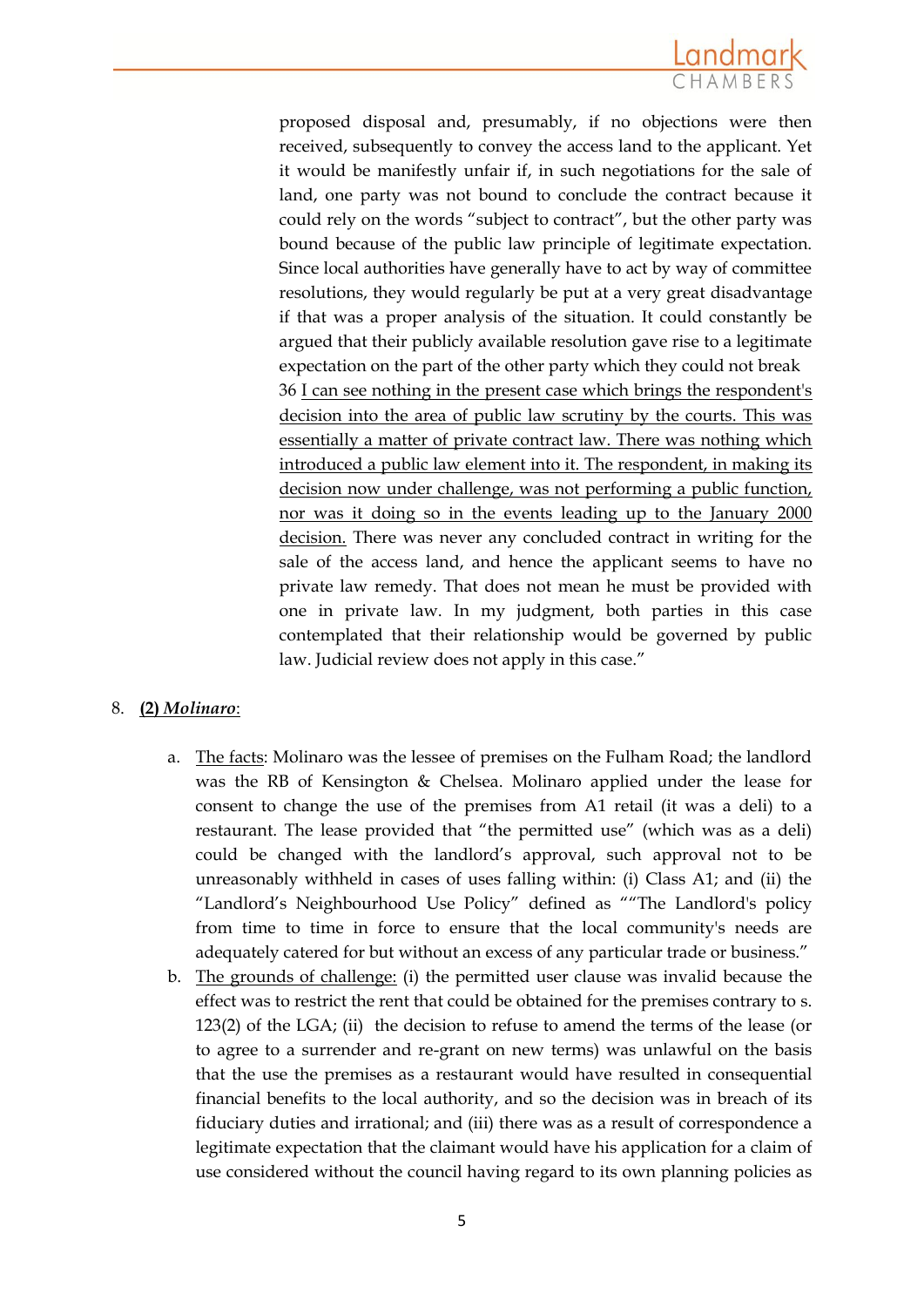

set out in the Neighbourhood Use Policy. The council, it was said, led the claimant to believe that the only issue would be whether the change of use was reasonable.

- c. The result: Elias J. held that the decision was reviewable; but he rejected the claim on the merits;
- d. The judgment: Elias J. cited the relevant parts of the judgment of Keene J. in *Pepper.* The council argued that the claims advanced in the case were as in *Pepper* "are similarly private law claims". The Judge said (emphases added):

"63. In my judgment, this argument is wholly unsustainable, at least in respect of the first two claims. Manifestly, the Council was not simply acting as a private body when it sought to give effect to its planning policy through the contract. Again, the decision not to permit a change of use, albeit one involving the exercise of discretion under a contract, was taken for the purpose of giving effect to its planning objectives.

64. In my judgment, these factors themselves injected a sufficient public element into the decisions to justify their being subject to public law principles. In any event, I would, with great respect, differ from some of the wider observations of Keene LJ in the *Bolsover* case, although for reasons I return to below, not the decision itself.

65. In my view, the fact that a local authority is exercising a statutory function ought to be sufficient to justify the decision itself being subject in principle to judicial review if it is alleged that the power has been abused. Nor do I see any logical reason why an abuse of power made pursuant to some policy should be treated differently to one made on a specific occasion.

66. Of course, in many circumstances the nature of the complaint is one that identifies no public law principle. In such cases the fact that the defendant is acting pursuant to statute is irrelevant. For example, if the Council sues for the rent due from a tenant, no public law issue arises. Indeed, in general questions of construction of the contract or breach will attract no special public law principles, and judicial review is not an appropriate procedure to resolve such disputes ...

67. But public bodies are different to private bodies in a major respect. Their powers are given to them to be exercised in the public interest, and the public has an interest in ensuring that the powers are not abused. I see no reason in logic or principle why the power to contract should be treated differently to any other power. It is one that increasingly enables a public body very significantly to affect the lives of individuals, commercial organisations and their employees.

68. Moreover, there are a host of important cases were decisions relating to contracts have been subject to the principles of judicial review to prevent the power being unlawfully exercised ...

69. In my opinion, the important question in these cases is the nature of the alleged complaint. If the allegation is of abuse of power the courts should, in general, hear the complaint. Public law bodies should not be free to abuse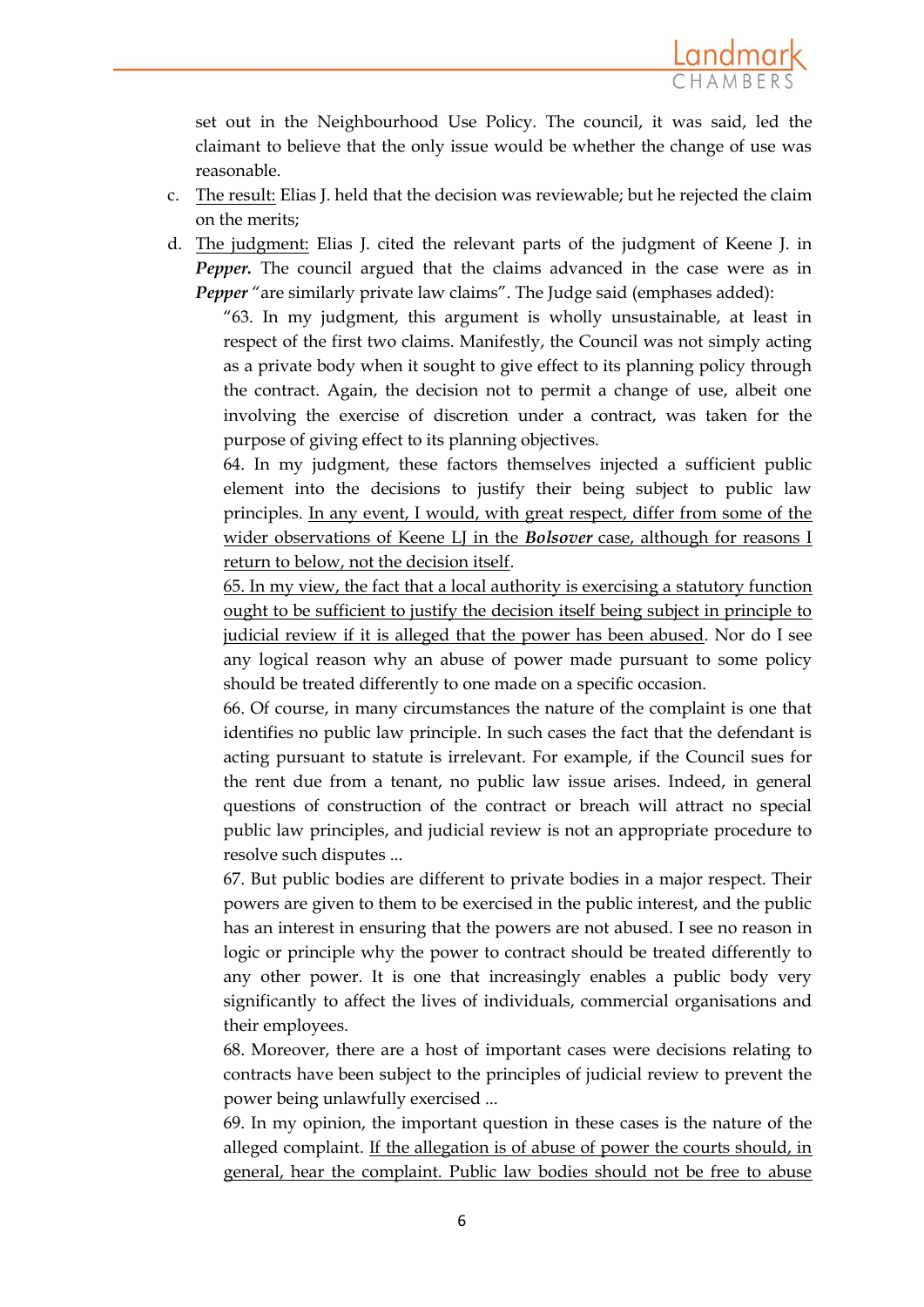

their power by invoking the principle that private individuals can act unfairly or abusively without legal redress. But sometimes the application of public law principles will cut across the private law relationship and, in these circumstances, the court may hold that the public law complaint cannot be advanced because it would undermine the applicable private law principles.

70. I would respectfully suggest that the *Bolsover* case can be justified on that basis. As the learned judge pointed out, it would have undermined the operation of the private law of contract, and would have put public bodies at a significant disadvantage, if the doctrine of legitimate expectation could be used to defeat the right of public bodies to withdraw from a proposed contract whilst leaving the other party free to do so.

71. However, in other cases, including some I have cited, public law principles have been superimposed upon the private law relationships. The two are not necessarily incompatible. The facts of each case will need to be carefully considered to determine whether they can properly co-exist.

72. In this case I would in principle have given relief in respect to the legitimate expectation claim had I found it to be sustained. The allegation is that delay in making a decision, against the background of continuing discussions, gave rise to a legitimate expectation that the decision would be exercised in a particular manner. If there had been conspicuous unfairness of the kind alleged, in my judgment the court should not stand idly by and tell the claimant that because a private individual could exercise his contractual discretions arbitrarily, or unfairly, the public body could do likewise.

73. In my judgment, it would not have undermined the contractual relationship to superimpose public law duties in the circumstances of the particular complaint. Indeed, if representations made independently of the contract can give rise to legitimate expectations, there is no reason in principle why representations in the context of the contract should not do so, at least provided that by permitting this, the courts are not undercutting or distorting the contractual terms between the parties.

#### 9. Views expressed on *Pepper* vs *Molinaro* since:

a. The academic view: see "Judicial Review of Contracting Decisions" SH Bailey PL [2007] 444: (i) the approach in *Molinaro* is simpler; (ii) the *Pepper* approach has a number of potential disadvantages including that the Courts have failed to clarify what "additional elements" are sufficient for reviewability; (iii) *Pepper*  "may leave a gap whereby decisions that amount to an abuse of power in public law terms cannot be challenged"; (iv) "[t]he proposition that because a private person or body is entitled to act unfairly or irrationally, a public body should be similarly entitled, is unacceptable as a generalisation as it fails to take account of the obligation of public bodies to act in the public interest"; and (v) the better basis for the decision in *Pepper* is not that the decision was not reviewable but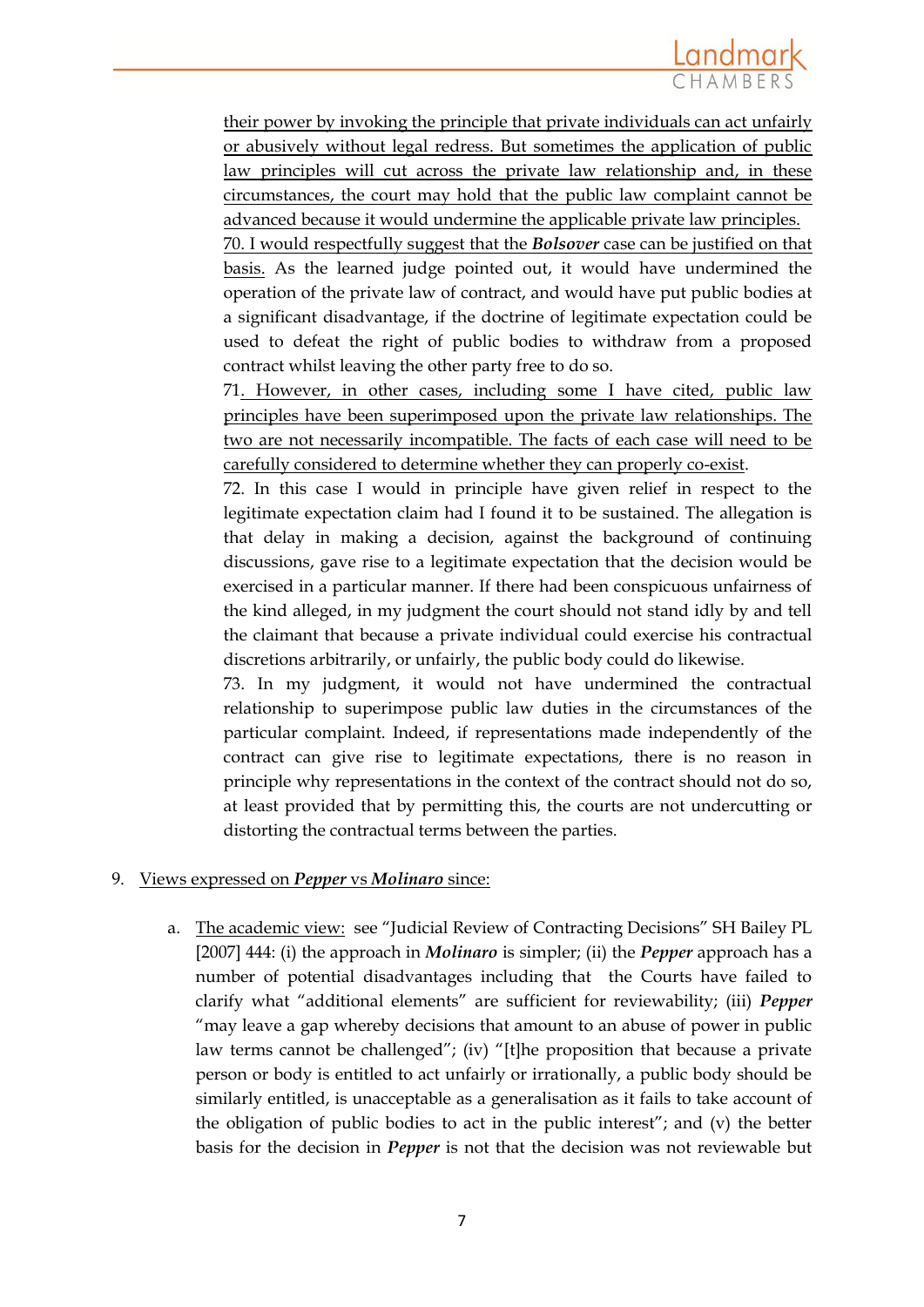

that there can be no *legitimate* expectation that goes beyond what would arise in commercial negotiations between private parties.

- b. The judicial view:
	- i. *R (Hopley) v Liverpool Health Authority* [2002] EWHC 1723 (Admin); [2003] PIQR P10. This was not a land disposal or management case, but a case concerned with contractual matters. Pitchford J. cited from *Pepper*  and *Hughes* and said:

"Mr Hone Q.C. endeavoured to persuade me that I should treat Pepper with a degree of caution. Mr Clive Lewis in his "Judicial Remedies in Public Law", 1st Supplement to 2nd Edition, para.2-121, had expressed the view that while Keene J. had considered that the exercise by a public body of a statutory power to contract was amenable to judicial review if some public law element was present, the better view was public law principles do, generally, apply to such decisions because of their statutory origin and, as a public body, a council ought to exercise its statutory powers in accordance with the principles designed to prevent the abuse of power. The preferable basis for the decision was submitted to be that on the facts of the case the claimant had no legitimate expectation to enforce.

53 I need not enter the debate how the decision should best be explained on the facts but I am in no doubt that Keene J. was right in principle and I follow his example. There is respectable authority for the proposition that an examination of the function being performed is, in some circumstances, essential to the question whether the decision is susceptible to review, whatever the source of the power to make the decision.

54 Mr Hone demonstrated to me that a decision made in the course of an apparently commercial process can be amenable to judicial review if there is an additional public element introduced to the process (see, for example, *Ise Lodge Amenity Committee v Kettering BC* [2002] EWHC Admin 1132 (in which both parties agreed that the present state of the law was as Keene J. had stated it in *Pepper*); *R. v Legal Aid Board Ex parte Donn* [1996] 3 All E.R. 1; and *Wandsworth LBC v A* [2000] 1 W.L.R. 1256). From that proposition I would not depart."

- ii. *R (Nurse Prescribers Limited) s Secretary of State for Health* [2004] EWHC 403 (Admin). This was again not a property disposal case, but Mitting J. at para. 69 said he preferred the "narrower formulation of the test of whether or not a decision is judicially reviewable [in *Pepper*], to the moderately wider test stated by Elias J. in [*Molinaro*]";
- iii. *R (Gamesa Energy UK Limited) v National Assembly for Wales* per Gibbs J. "[o]n the question of the dividing line between public law and private law matters, I have also considered *R v Bolsover District Council ex parte Pepper* [2001] LGR 43 and *R ( Molinaro) v Kensington and*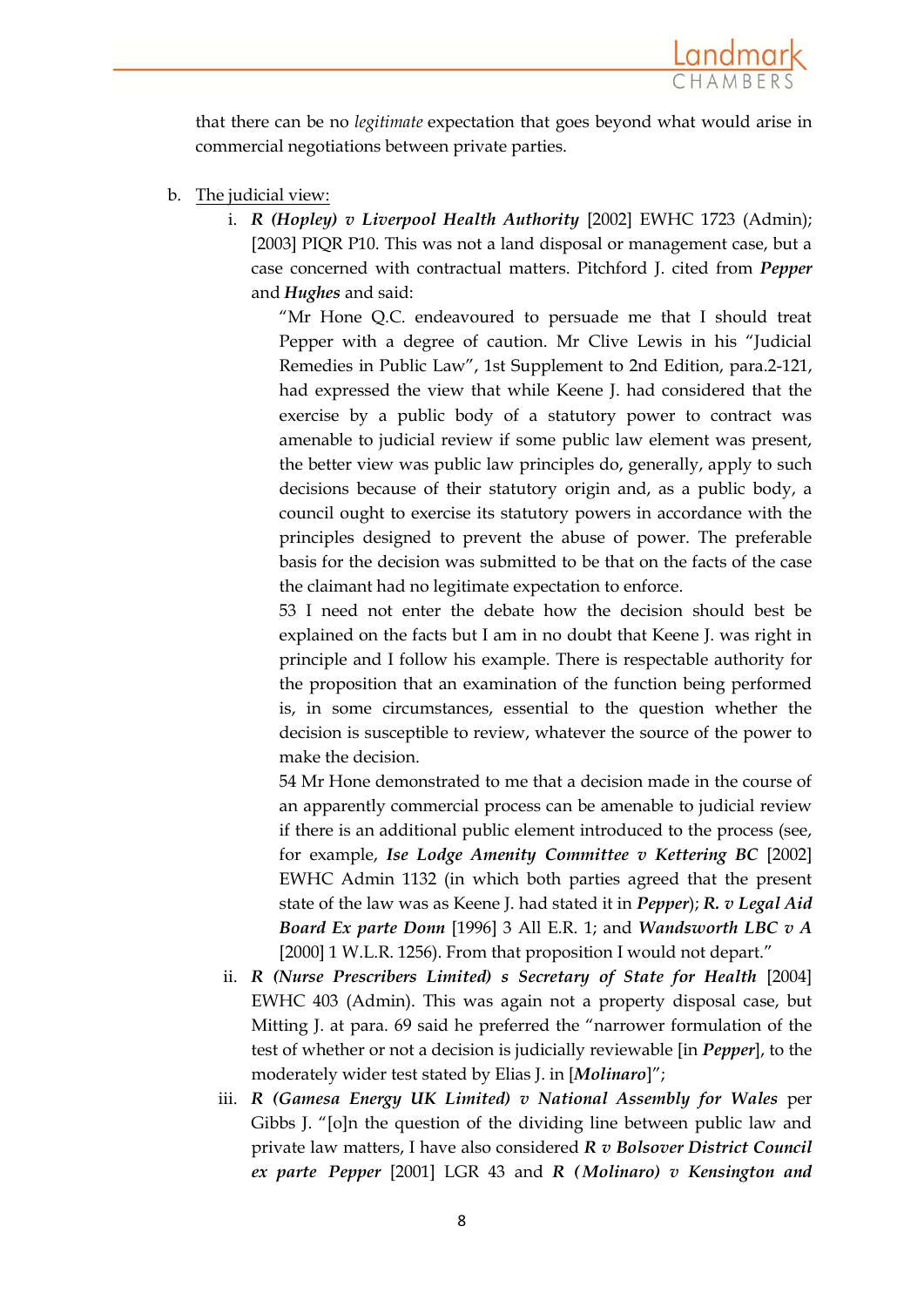

*Chelsea Royal LBC* [2002] LGR 336 , both decisions of this court". This was a judicial review brought by Gamesa Energy UK Limited against the National Assembly for Wales and the Forestry Commissioners relating to the first stage of a tendering process operated by the Commissioners for the award of seven options to lease forestry land owned by the Assembly. The purpose of the proposed options is to enable wind farms to be developed within the forest. The Judge said:

"66 As it seems to me the court is here concerned with deciding on which side of the dividing line the case falls between the category of decisions which have a sufficient element of public law to be subject to judicial review and those that do not, bearing in mind, also, the grounds of challenge to the decision.

67 It is not always an easy distinction to make. The word "sufficient" in relation to elements of public law is important. The fact that a public body is exercising statutory powers implies in itself an element of public law. It is a starting point. The fact that it is spending public money and preparing to dispose of interests in land again imply public elements in relation to the challenged tendering process. But are those features, together with other features relied on by the claimants, sufficient to render the process amenable to judicial review? Of course, if fraud for example were being alleged the balance would undoubtedly be tipped in favour of bringing the claim within the purview of challenge on public law grounds, but it is not."

He then examined the grounds of challenge to help inform his view on reviewability. He then concluded:

"77 Under those circumstances I find that there are no sufficient public law aspects to the challenge to make it amenable to judicial review. I reach this conclusion as a matter of judgment on the facts in this case and within its overall context. I do not go so far as to say that a public law challenge to a tendering or pre-qualification process on the basis of irrationality could never be entertained. I think that the circumstances under which it could be entertained must be rare. I find that the process in this particular case is not susceptible to judicial review having regard to the subject matter of the decision challenged and the grounds of challenge and upon the application of the principles to be discerned in the authorities to which I have been referred."

#### iv. *Trafford v Blackpool BC* per HHJ Davies:

1. The facts: the claimant was a solicitor who practised from office premises at the New Blackpool Enterprise Centre, Blackpool ("the Enterprise Centre"). The Enterprise Centre was owned by the defendant, Blackpool BC. He sought in judicial review proceedings to challenge the refusal to offer her a new lease of her office premises at the Enterprise Centre.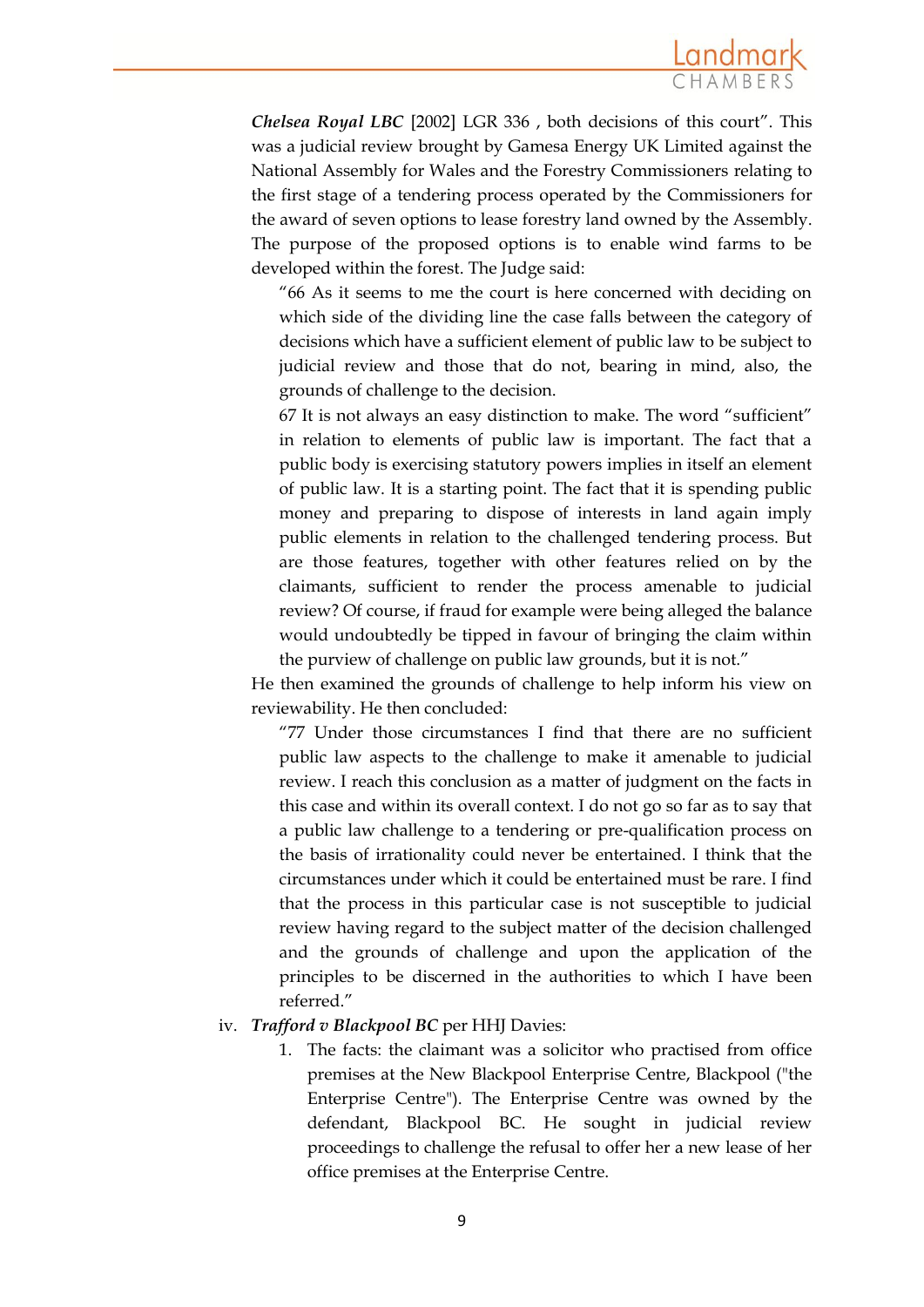

- 2. The grounds of challenge: (i) the decision was taken for an improper or an unauthorised purpose, namely "that of penalising and victimising the claimant precisely and solely because some of her clients have sued the defendant"; (ii) because it was irrational being "capricious, vindictive and seeks to punish or detriment someone who has acted lawfully"; and (iii) because it was procedurally unfair, in that where the defendant was considering deciding that any request for a new tenancy should be determined other than by reference to its published tenant selection criteria, and instead solely by reference to its assessment of the claimant's alleged activities, the claimant was entitled to be afforded the opportunity to make representations before that decision was made. The claim ultimately succeeded on a number of grounds.
- 3. The Judge referred to both *Molinaro* and also *Pepper* and said on reviewability (emphasis in original):

"55. Having considered these authorities my conclusions are as follows:

(1) In a case such as the present, involving a challenge to a decision of a public body in relation to a contract, it is necessary to consider:

(a) by reference to the contract in question, to the relevant statutory power, to the statutory framework (if relevant), and to all other relevant matters, whether or not, and if so to what extent, the defendant is exercising a public function in making the decision complained of;

(b) whether, and if so to what extent, the grounds of challenge involve genuine and substantial public law challenges to the decision complained of, or whether, and if so to what extent, they are in reality private law challenges to decisions made under and by reference to the terms of the relevant contract.

(2) In a case involving a challenge to a decision of a public body acting under a statutory power but in relation to a contract and in the absence of a substantial public function element, a claimant will nonetheless normally be entitled to raise genuine and substantial challenges based on fraud, corruption, bad faith, and improper motive (in the sense identified by De Smith of the knowing pursuit of an improper purpose).

(3) The extent to which a claimant will be entitled to raise genuine and substantial public law challenges beyond those limited classes will depend on a careful analysis of all of the relevant circumstances so as to see whether or not there is a relevant and sufficient nexus between the decision in relation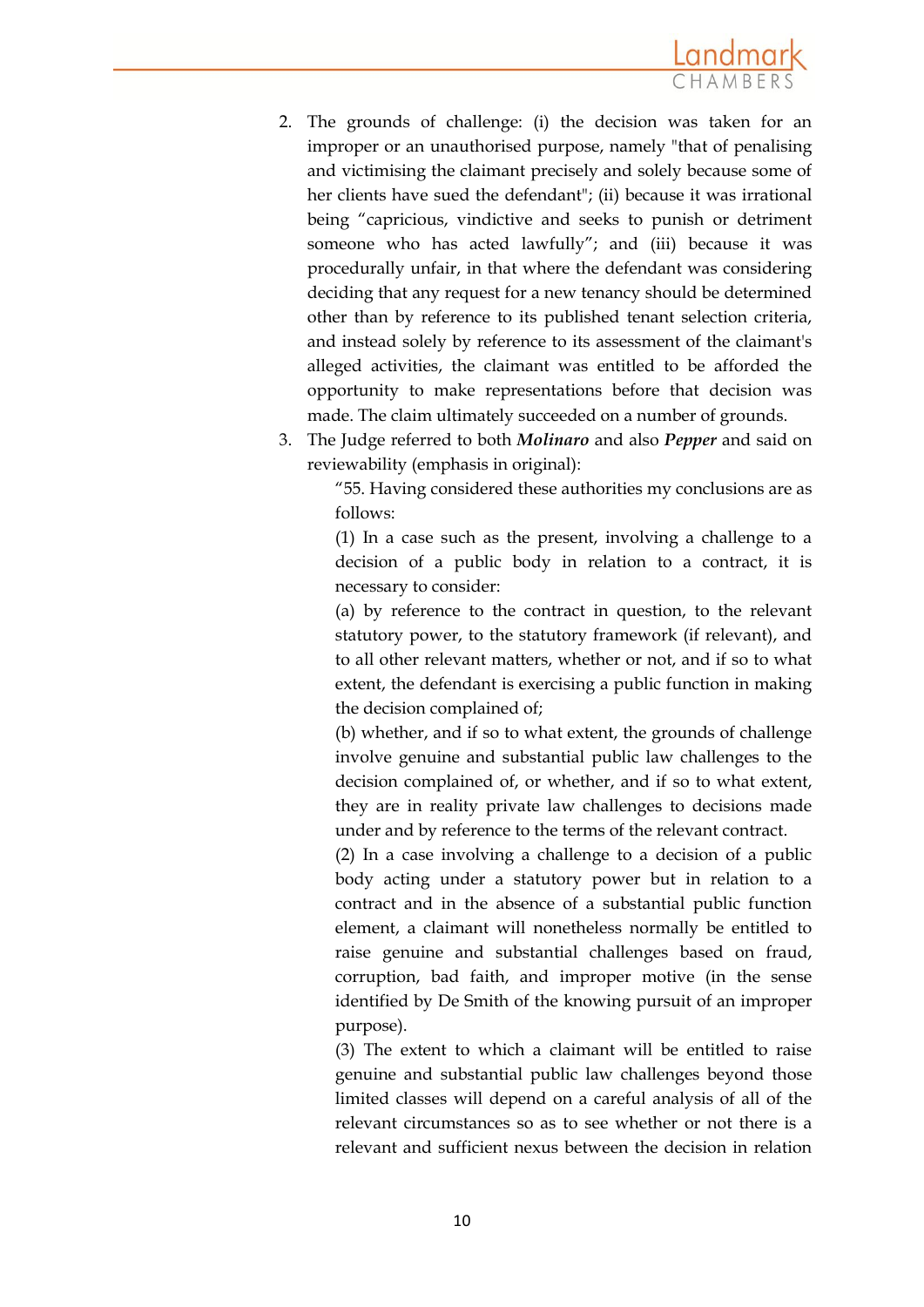

to the contract which is challenged and the grounds complained of.

56. Applying those principles, I accept that the defendant is entitled to say that the starting point is that the decision must be considered in the context of its being a decision under s.123 LGA '72, which confers an extremely wide and, in the context of a short lease such as the present, virtually untrammelled power. Thus there are no specific statutory restrictions or limitations on the exercise of the discretion whether or not to dispose of council land, nor is there any statutory guidance in such respect. Furthermore, the premises comprise commercial premises let under a commercial lease on a commercial rent, and the specific decision under challenge was a decision not to offer a new lease to someone who had no right to request a new lease because the statutory right of renewal available in the case of business tenancies had been validly contracted out.

57. However the claimant is also entitled to say, as she does, that even though the defendant's discretion under s.123 in this case is not subject to statutory restriction or guidance, nonetheless the defendant has chosen to promote a policy in relation to tenancy selection criteria, under which the defendant has stated in clear terms that it has delegated the decision on the suitability of an individual applicant to the Enterprise Centre management board, to be taken by reference to specific criteria, namely whether or not they are new start up businesses or expanding existing businesses, whether or not they are from the Blackpool area, and whether or not they create new employment opportunities, especially for local population. The claimant is also entitled to say, as she does, that this is in the context of the Enterprise Centre having been built with public funding, including funding from the ERDF with tenant eligibility conditions, and having been operated on the basis that there will be support agencies located in the Enterprise Centre which can assist tenants with their business development, and with obtaining access to public funding in the form of the discretionary hardship relief scheme and the national small business rate relief scheme. Thus, this is not solely a purely arms length commercial relationship.

58. The claimant is also entitled to say, in my judgment, that this is not a case of her seeking to challenge the defendant's decision to enter only into contracted out leases, so that she had no right of renewal under Part II of the 1954 Act. Instead, it is a case of her having been subjected to a decision that the defendant would not even consider a request by her for a new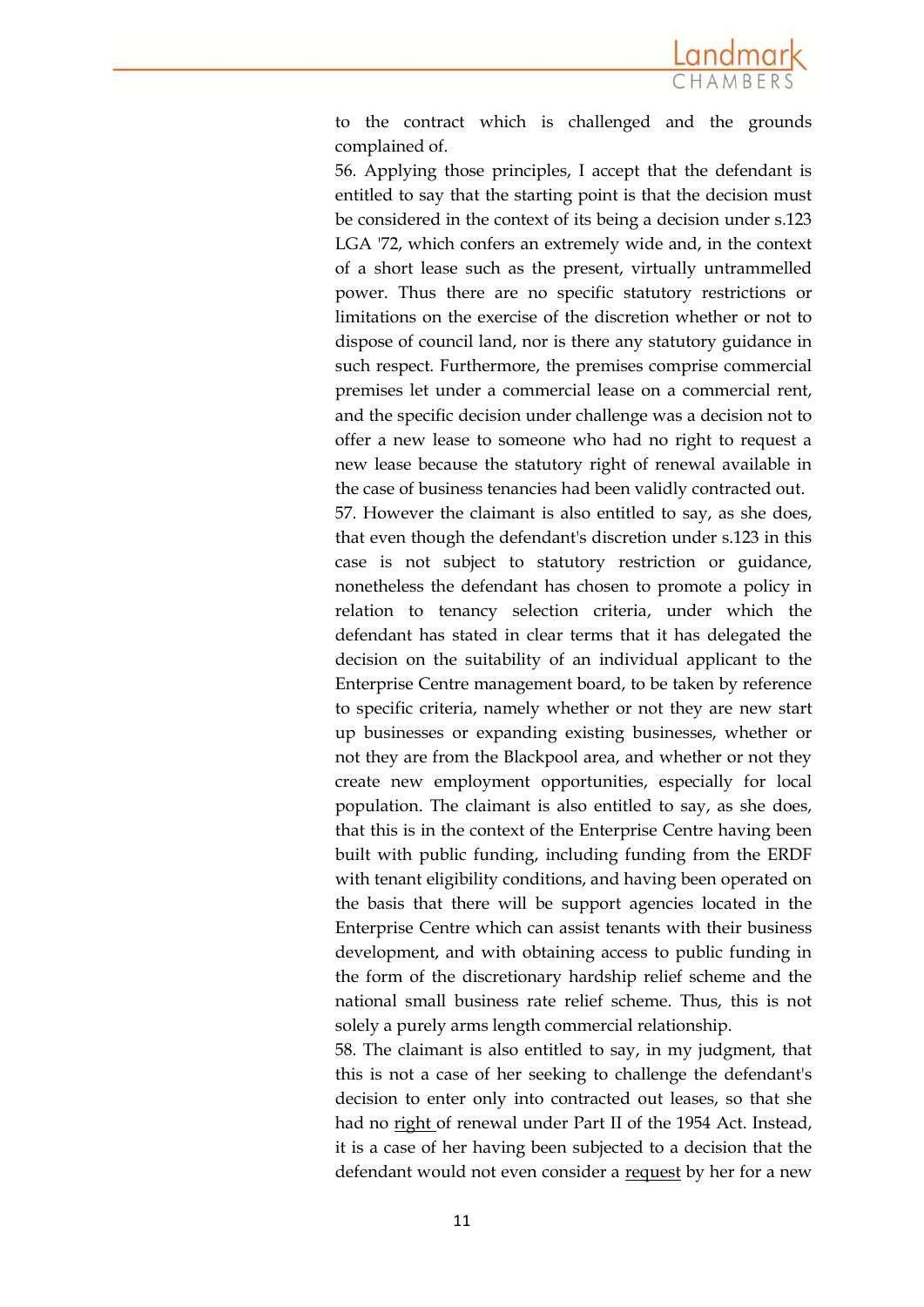

tenancy once her existing tenancy expired, even though this was always clearly an option, as recorded on the statutory declaration signed by her at the time she entered the 2010 lease. In short, the effect of the CAMG's decision was that the defendant had decided, by reference to her firm's professional activities as the defendant had decided them to be, and in advance of any request the claimant might make for a new tenancy, that it was not prepared to consider any such application on its merits, by reference to its published tenant selection criteria.

60. ... There is in my judgment a sufficient public law element or connection to render the decision amenable to judicial review on all such grounds. At the very least there is a sufficient public law element or connection to render the decision amenable to judicial review on the ground of abuse of power, whether categorised as improper or unauthorised power."

### 10. A review of the other cases:

### 11. A decision to sell or to refuse to sell land owned by a public body:

#### a. *R v Barnet LBC, ex p Pardes House School Ltd.*:

- i. Facts: judicial review of a decision by the Education Committee to dispose of land at Mill Hill County High School other than for educational purposes. There was a policy in the Borough Development Plan on the redevelopment of education sites; the policy being they should not be redeveloped if they could still be used for educational purposes. Tenders were invited and bids made, including by the applicant. Eventually the site was determined to be surplus to educational requirements.
- ii. Grounds: the council failed to consider properly its policy and that the applicant had a legitimate expectation of being give a further chance to tender for the land.
- iii. Outcome: Farquharson J. held the decision was amenable to judicial review as it was made under s. 123 of the LGA; and that in exercising that statutory function the council had a duty to act fairly. The claim succeeded on both grounds.
- iv. Comment: the case is difficult to reconcile with some of the other early cases (below) as Keene J. noted in *Pepper*. In *Pepper* Keene J. cast doubt on the reasoning in relation to reviewability (see para. 31) albeit he considered that the end result was justified "because of express policy decisions which applied to the disposal". Of course, applying the *Molinaro* wider view there would be no question but that this decision as reviewable.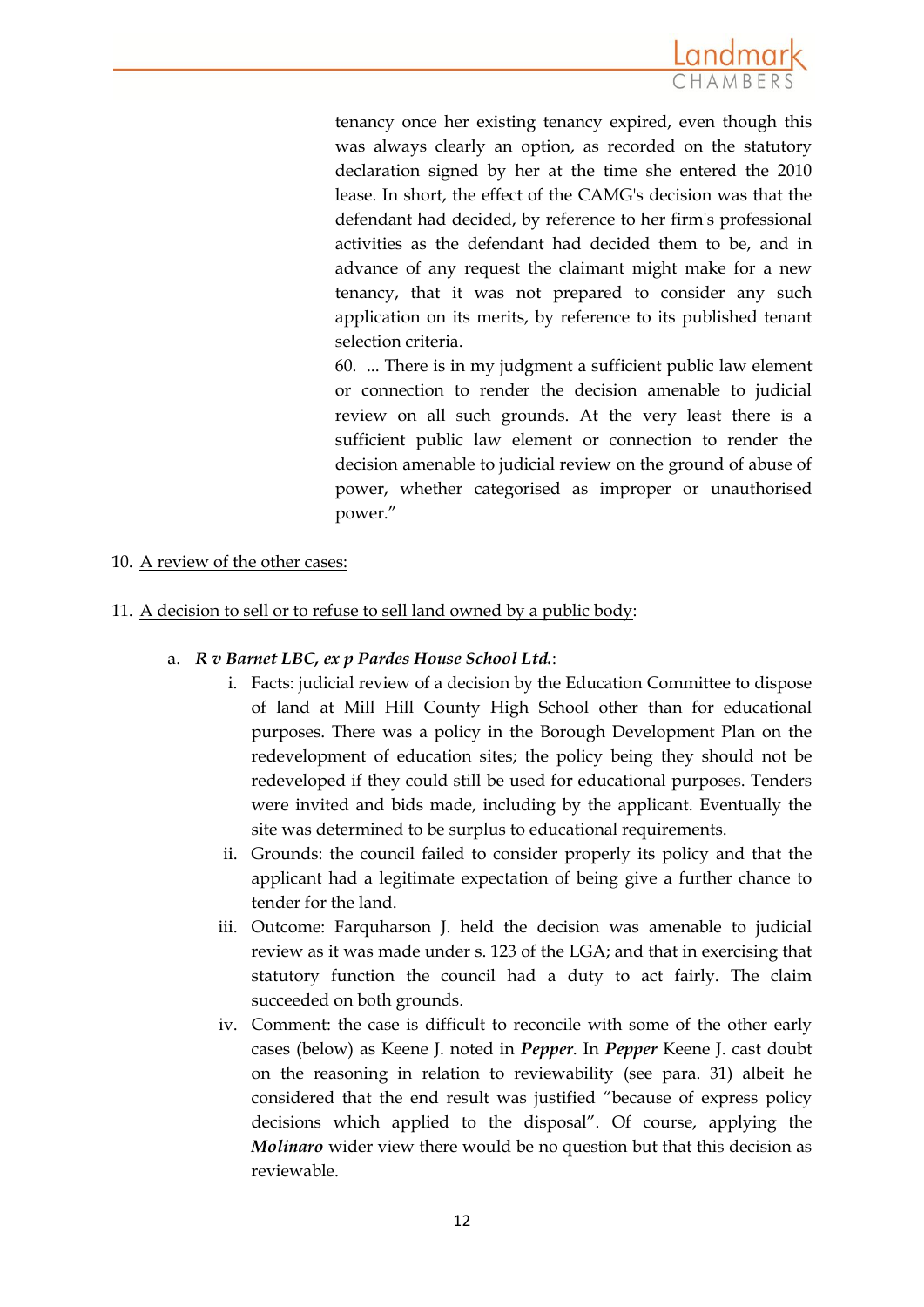

### b. *R v Darlington BC, ex p Indescon*:

- i. Facts: judicial review of land disposal by council.
- ii. Grounds: it was argued that the s. 123 LGA duty not complied with; it was also said that the sale was *Wednesbury* unreasonable and also unfair*.*
- iii. Outcome: the claim was dismissed; reviewability was not considered.
- c. *R v Leeds CC, ex p Cobleigh*:
	- i. Facts: judicial review of decision by council not to sell two parcels of land; the applicant had agreed, subject to contract, to purchase the land. Having consulted locally on the sale the Council resolved not to proceed with the sale.
	- ii. Grounds: (i) that the decision was motivated by an improper purpose namely currying favour with local residents; (ii) the views of the public on the sale were irrelevant; and (iii) the decision was irrational (the land was needed for a scheme which the Council had resolved to grant planning permission for).
	- iii. Outcome: *Ex p Pardes* was distinguished and the claim held to be not reviewable. Kay K. Said in *ex p Pardes* the decision as to sell which engaged s. 123 of the LGA; here the decision was not to sell.
	- iv. Keene J. in *Pepper* rightly regarded the difference between a decision to sell and not to sell as an unsatisfactory basis to try and reconcile the cases (see above).

#### d. *R v LB of Camden, ex p Hughes*:

- i. Facts: judicial review of decisions to dispose of the freehold of a 5 storey building to a competitor of the applicant. The building was owned by the council and used as part of a staff day nursery run by the applicant until it closed. There were 3 flats in the building, one of which the applicant occupied. There were bids from the applicant; and also from a competitor supported by Save the Children; the applicant's final bid was higher. The process had been conducted on the basis that the highest bid would be accepted. But in May 1993 following an election the relevant committee considered a report on the bids that looked at the proposed uses of the building and determined that disposal to the applicant's competitor was in the best interests of the council having regard to social and financial considerations. As it was not obtaining best value the Secretary of State's consent was needed, and obtained, under s. 123 of the LGA.
- ii. Grounds: it was alleged that (i) having decided to sell the building at market value to the highest bidder the council was precluded by reasons of fairness and good administration from going back on that and applying different criteria in the absence of changed circumstances of overriding policy considerations; and (ii) if the council were entitled to change its position it had to give reasons for so doing and allow the applicant to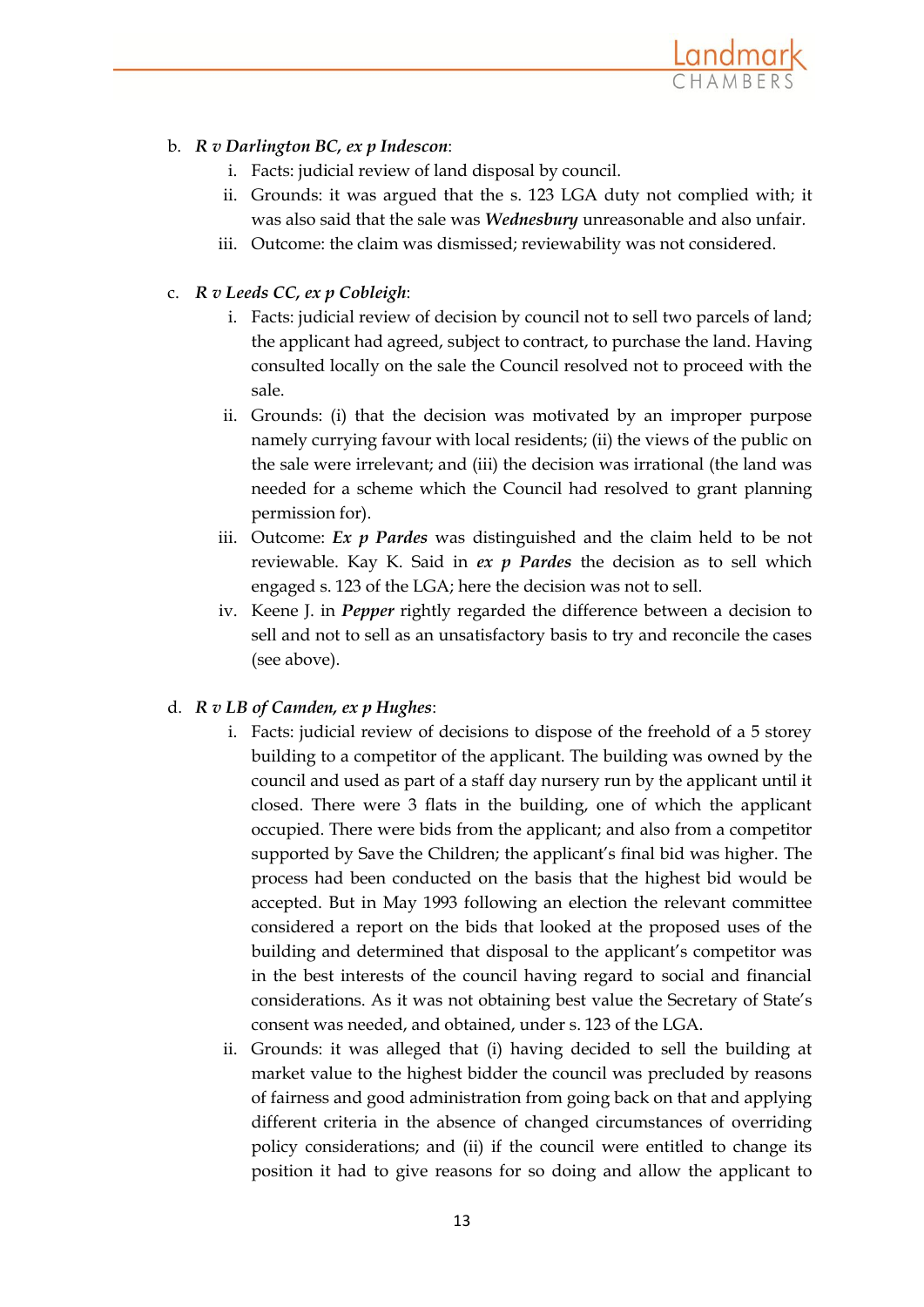

address these. The council argued that the transaction was a purely commercial one governed by private law.

- iii. Outcome: the claim failed, the Court held that until May 1993 the council was exercising "an essentially private function" and that entering into a contract pursuant to a statutory power was not susceptible to judicial review and was governed solely by private law. But after May 1993 in bringing into play other matters while it was still exercising a private function it "was considering a change of policy" and that involved the exercise of public functions.
- iv. Comment: in *Pepper* Keene J. considered that the case stood for the proposition that (see para. 27) "for the proposition that the mere fact that a body is exercising a statutory power does not of itself make the decision a public law matter" but "that there may sometimes be a public law element injected into an otherwise private law matter because of some additional factor".

#### e. *R (Structadene Ltd) v Hackney LBC*:

- i. Facts: The council owned premises comprising twelve light industrial units which it let to tenants which it determined to sell. The applicant was interested in purchasing it and was informed that the property would be sold at auction. On the day of the auction the applicant was told that the council had resolved not to continue with the auction, because it had agreed to sell to the tenants. The tenants had agreed to pay £400,000. The applicant offered £450,000 before any contract was signed with the tenants. That offer, and a further offer of £500,000, were rejected. Later that day the formal contract was entered into with the tenants. The applicant obtained an injunction to prevent the sale being completed and was granted leave to apply for judicial review.
- ii. Grounds: the applicant argued there had been a breach of s. 123 LGA by the council; that it acted in breach of its fiduciary duty to the ratepayers; that it acted in a *Wednesbury* unreasonable manner; that it frustrated the applicant's legitimate expectation that the respondent should hold an auction and sell to the highest bidder, or at least give the applicant a chance to make representations before changing the sale procedure; and that it acted unfairly. The council accepted that it acted unlawfully in entering into the contract in that it did not take proper steps to obtain the best value pursuant to s. 123 nor, in the alternative, did it obtain the consent of the Secretary of State for the sale. It contended, however, that the court could not quash the decision or set aside the contract because the rights of third parties were protected by s. 128(2) of the LGA.
- iii. Outcome: the claim succeeded. The decision to sell to the tenants was quashed, and the contract declared invalid. The Judge refused an order of mandamus to hold an auction.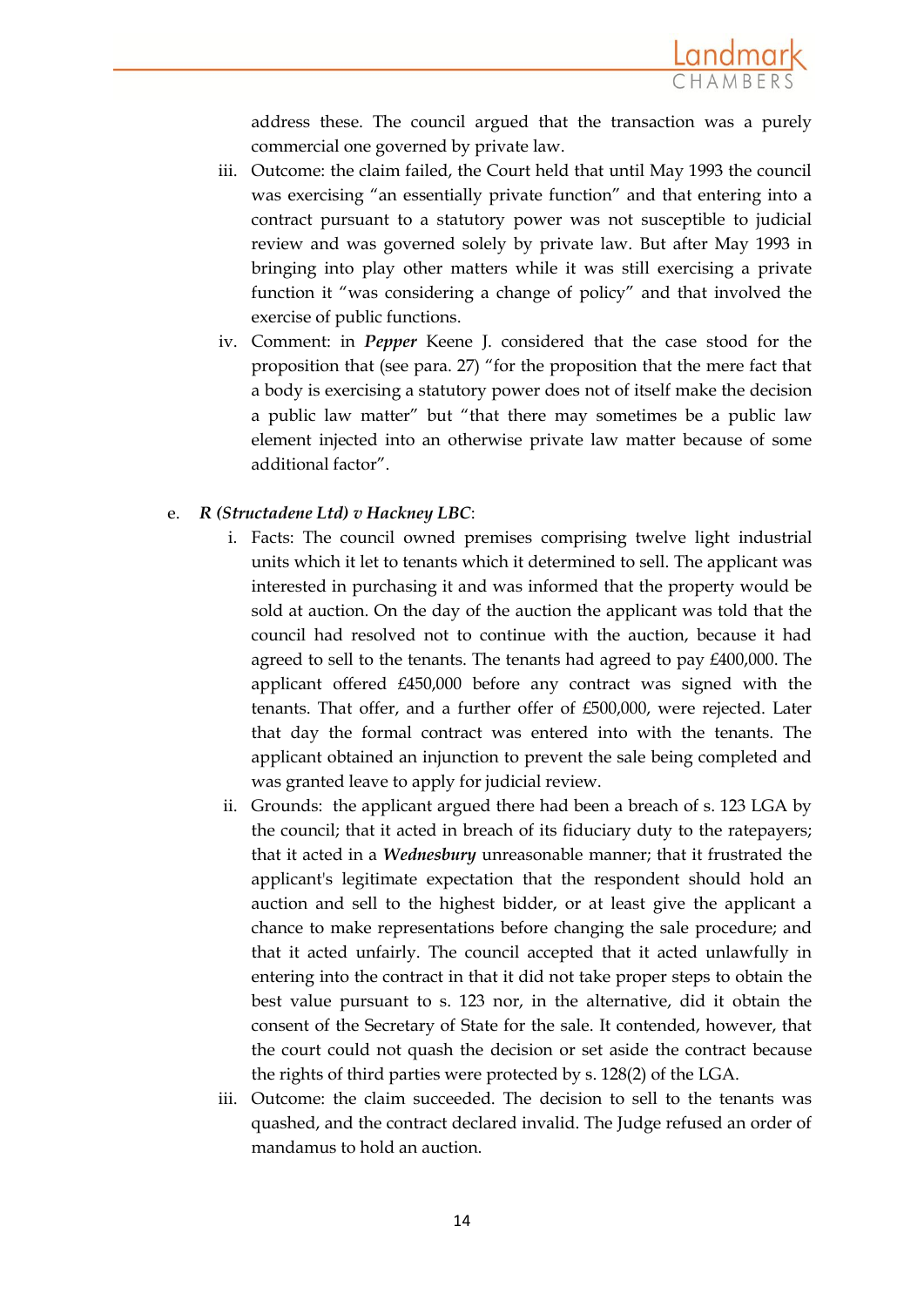

iv. Comment: there was no consideration given to reviewability; which appears to have been accepted or assumed. Given that the principal ground was a failure to comply with the statutory procedural requirements in s. 123 on either the *Pepper* or *Molinaro* approach this decision could be said to be reviewable.

# f. *R (Wheeler) v Secretary of State for Environment, Transport and the Regions*:

- i. Facts*:* The Highways Agency owned land which it had acquired for the purposes of the A33 Winchester by-pass. After the M3 motorway had been constructed in the vicinity of Winchester the land was no longer required. The Highways Agency then sold the land directly to Hampshire County Council without first offering it back to the former owner. They relied on an exemption found in rule 14(2) of the Crichel Down Rules which, in very exceptional cases and on specific ministerial approval, allows land to be sold to a local authority where there are strong and urgent reasons of public interest for it to be disposed of as soon as practicable. These Rules were developed, as their name suggests, as a result of the well-known Crichel Down Case of 1954. The Rules are nonstatutory, but it was accepted by the Secretary of State that they governed the disposal of the land in question. Rule 5 of the Rules provides: "The rules apply to all land if acquired by or under the threat of compulsion." They generally require (subject to certain exceptions such as rue 14(2)) land so acquired, and no longer needed, to be offered back to the previous owner.
- ii. Grounds: it was argued that the circumstances surrounding the sale of the land to the County Council could not reasonably be judged very exceptional or strong and urgent in the public interest.
- iii. Outcome: the claim failed on the merits; there was no issue raised as to reviewability.
- iv. Comment: Generally it is accepted that a claim predicated on there being a failure to properly apply the Crichel Down Rules is reviewable. See e.g. also *R v Secretary of State for Defence Ex p. Wilkins* [2000] 3 E.G.L.R. 11 and *Findlay's Executor v West Lothian Council* [2006] CSOH 188.

### g. *R (Lemon Land Limited) v LB of Hackney*:

- i. Facts: Lemon Land Limited ("Lemon") judicially reviewed the decision of the Regeneration Committee of the council to sell a property it owned to the London Development Agency. Lemon claimed to have offered a higher price.
- ii. Grounds: breach of the best value duty in s. 123 of the LGA.
- iii. Outcome: the claim succeeded, no issue was raised on reviewability.

### h. *R (Safeway Stores Plc) v Eastleigh Borough Council*: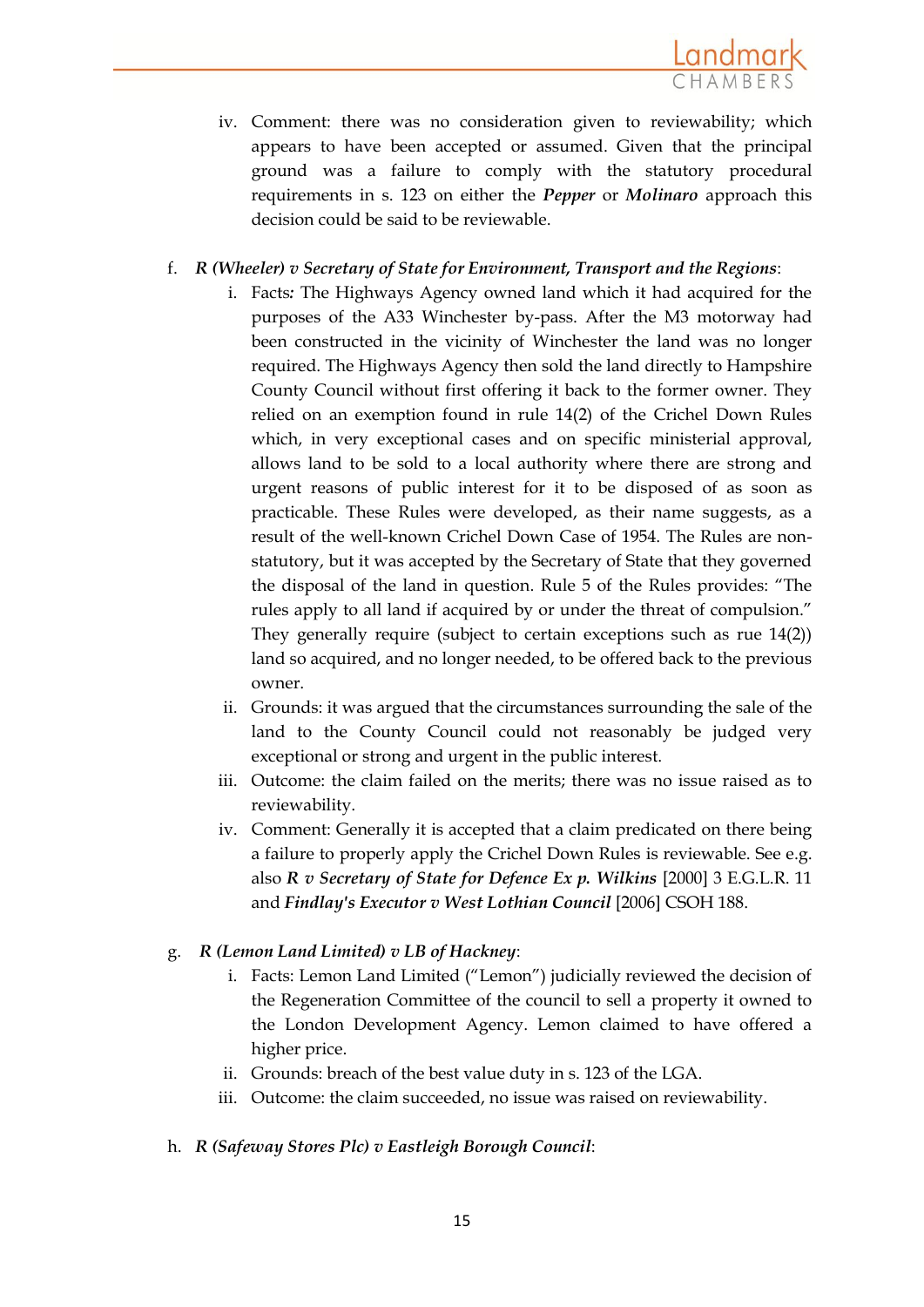

- i. Facts: Safeway sought interim relief to prevent the disposal by the council of land to Waitrose.
- ii. Grounds: Safeway indicated that they were prepared to offer more for the land and therefore the sale was contrary to the duty in s. 233 of the Town and Country Planning Act 1990 ("TCPA") to obtain "best consideration" for land held for planning purposes (this duty disapplies that in s. 123 LGA).
- iii. Outcome: relief was refused; reviewability was not raised as an issue.
- i. *R (Lidl) v Swale BC*:
	- i. Facts: judicial review by Lidl of council's decision to approve "the basic terms" for disposal of its land to Aldi.
	- ii. Grounds: it was alleged that there was a breach of the s. 123 best value duty and also that the council were granting an unlawful State aid to Aldi, contrary to Article 107 (ex 87) of the TFEU.
	- iii. Outcome: the claim failed; there was no consideration of reviewability.
	- iv. Comment: the allegation of breaches of EU law is likely to provide the best explanation for reviewability.
- j. *R (Ise Lodge Amenity Committee) v Kettering BC*:
	- i. Facts: In this case the claimant was a voluntary organisation formed following a resolution by the council to sell a piece of amenity land and which sought judicial review of that decision.
	- ii. Grounds: It alleged that there was a breach of s. 123 of the LGA.
	- iii. Outcome: The claim ultimately failed because the Judge found that the resolution itself did not amount to a disposal for the purposes of that section. On reviewability the Court emphasised that the test "is whether in passing the resolution ... the local authority was performing a public function" (see para. 54). He referred to *Pepper* (para. 55). In seeking to establish reviewability the claimant referred to: (i) the purposes for which the land was gifted to the council: use by the public for amenity; (ii) the fact the council had resolved it be so used, and it had been so used for 30 years; (iii) there was effectively a council policy it would be used as amenity land until 2005; (iv) the decision to sell the land was a change of policy and it affected the public; (v) the public was consulted. The council argued (see para. 63) that the resolution was a matter of private law and there was no factor rendering it a public law matter. It was also argued that the property strategy governed the decision to dispose of it and that involved no public element. The Judge referred to *Hughes* (above) and indicated that whether there may be a legitimate expectation is of limited help in determining if there is a public law decision. The Judge concluded (see para. 65) that the matter was a public law one for the reasons given by the claimant.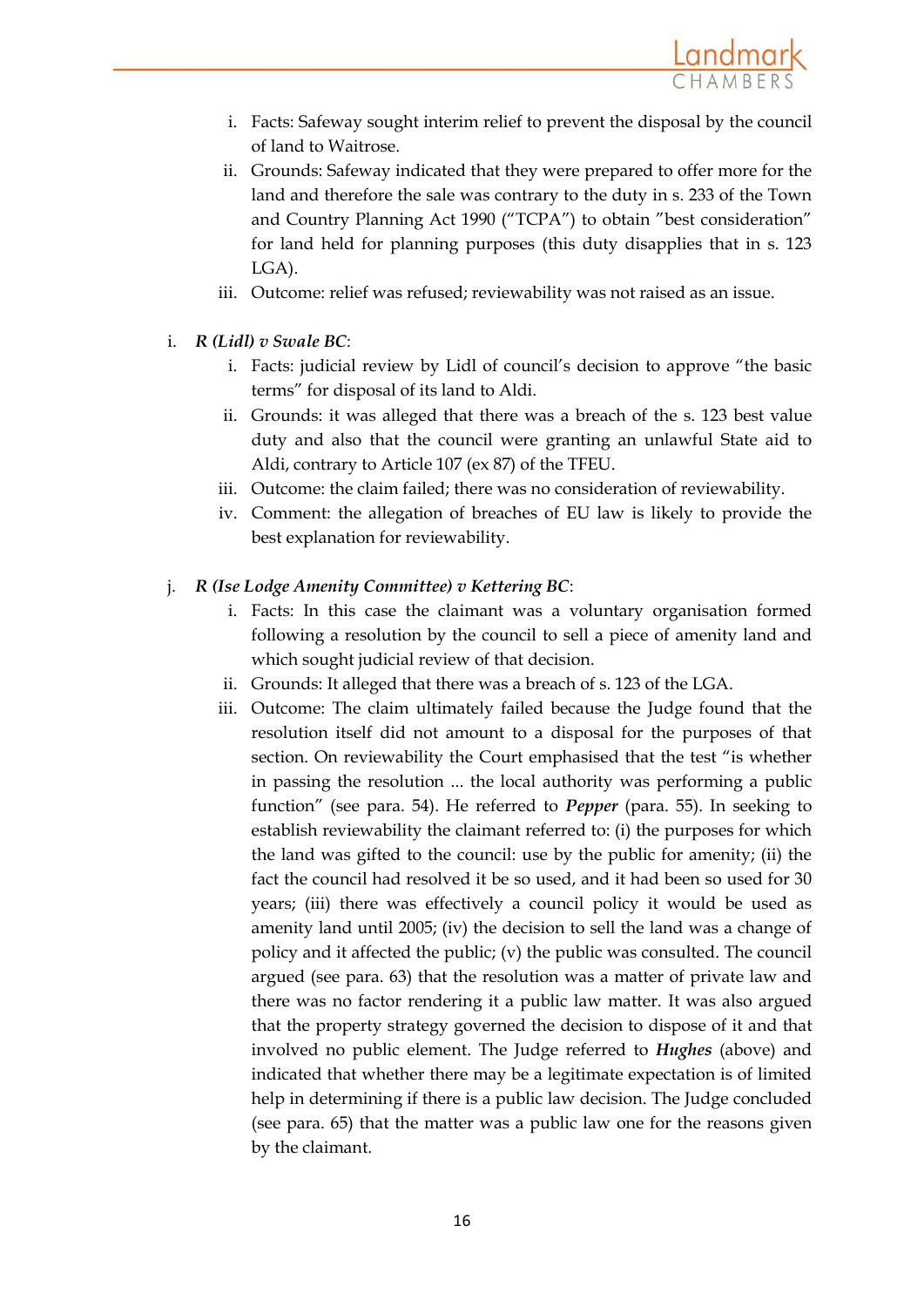

### k. *Standard Commercial Property Securities v Glasgow CC*:

- i. Facts: Scottish judicial review of *a* decision of the council to, having compulsorily acquired land, dispose of it to its development partner. The case went to the House of Lords.
- ii. Grounds: alleged that disposal was in breach of s. 191 of Town and Country Planning (Scotland) Act 1997, the equivalent of s. 233 TCPA;
- iii. Outcome: the claim failed; reviewability was not considered.

# l. *R (Island Farm Development Ltd.) v Bridgend BC*:

- i. Facts: the claimants sought judicial review of a resolution of the council to refuse to sell a Science Park it owned to them. The claimants owned adjoining land and planning permission to develop it. They wanted the Science Park to facilitate their redevelopment and had been in negotiations to acquire it. The redevelopment was locally very controversial and following a chance of leadership after an election the negotiations were discontinued.
- ii. Grounds: Apparent bias and/or pre-determination by councillors.
- iii. Outcome: the claim failed; no issue was raised on reviewability grounds; the Judge noted the statutory context was s. 123 of the LGA.
- iv. Comment: Applying *Pepper* it might seem doubtful that this decision is reviewable; on the *Molinaro* approach it would be. Collins J. did though refer at para. 52 to the decision being one based not just on financial considerations but also what was desirable for the inhabitants of the area.
- m. *R (Salford Estates) v Salford CC*: see further below.

### n. *R (Midlands Co-operative Society Ltd) v Birmingham CC*:

- i. Facts: challenge to a decision of the council to enter into a contract to sell its interest in a plot of land comprising an indoor bowls and community centre to Tesco.
- ii. Grounds: It was argued that: (i) the disposal was in breach of the Public Contracts Directive and the 2006 Regulations; that is to say procurement lad, and (ii) the disposal was not for best consideration and so was in breach of s. 123 LGA. There were also an allegation of unfairness in the tender procedure.
- iii. Outcome: the claim failed, reviewability was not in issue.
- 12. A decision to negotiate with only one party and not any others in respect of the possible sale of land owned by a public body or to enter into a lock-out or option agreement with respect to the sale of any such land:
	- a. *R (Salford Estates) v Salford CC*: judicial review of a decision of the council to enter into an exclusivity agreement with Tesco and thereafter a conditional contract for sale. It was alleged this was in breach of the s. 123 duty. No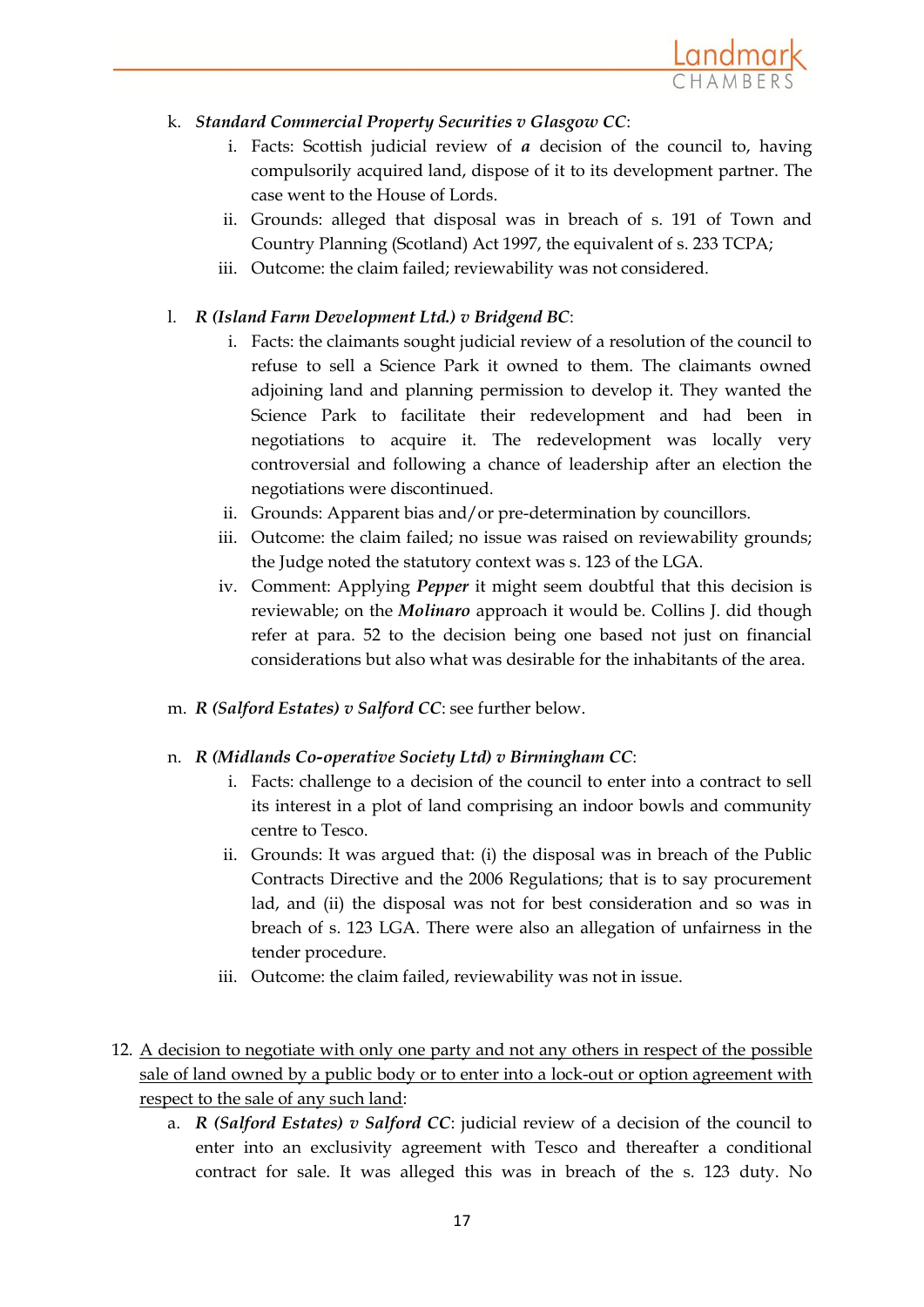

consideration was given to reviewability, but at para. 96 Hickinbottom J. said that discharge of the duties under s. 123 are judicially reviewable on the usual public law grounds.

b. *AG Quidnet Hounslow LLP v Hounslow LBC*: the council resolved to enter into an exclusive "lock-out" agreement with a developer, the owner of one of two shopping centres in the town centre, in relation to land which subject to contract and various pre-conditions being met it was intending to grant a long lease of. The other shopping centre owners challenged this decision by way of judicial review. The grounds of challenge were: (i) breach of the procurement regulations (which part of the claim was stayed); and (ii) an allegation that in the alternative and assuming that the procurement regulations did not apply the proposed agreement was contrary to Article 56 TFEU which provides a prohibition on restrictions to provide services. That part of the claim was dismissed by Coulson J. Reviewability was not raised as an issue. It would seem that the claims of breach of EU procedural law mean that on either the *Pepper* or *Molinaro*  approach this was a reviewable matter.

### 13. A decision to grant or not grant a lease of land owned by a public body:

- a. *R. v Pembrokeshire CC Ex p. Coker*:
	- i. Facts: Ms Coker sought to judicially review a decision of the council to grant a 5 year lease of certain property at Milford Haven to a company (CSSL) and a declaration that the lease was of no legal effect. The lease contained options for further leases for 99 years of the property and certain other land.
	- ii. Grounds: (i) that the grant was ultra vires that is to say the resolution did not in fact authorise the grant of the lease to CSSL; and (ii) it was in breach of s. 123 LGA.
	- iii. Outcome: the claim failed; reviewability was not in issue.
	- iv. Comment: given the ultra vires issue it is difficult to see how even on *Pepper* this was not a reviewable decision.
- b. *R (Gamesa Energy UK Limited) v National Assembly for Wales* : see above.

# 14. A decision by a public authority as landlord e.g. to terminate a lease or to give or not to give a consent under a lease or to deny a right to exercise an option to extend a lease:

- a. Decisions to seek possession: generally the Courts have held these to be reviewable: see the many cases cited in Fordham *Judicial Review Handbook* (6<sup>th</sup> ed.) at para. 32.2.6. The cases involve judicial review (a number of which were successful) of decisions to seek possession as well as decisions to serve notices to quit. See also see e.g. *Cannock Chase DC v Kelly* [1978] 1 WLR 1;
- b. Decisions to refuse consent under a lease: see *Molinaro* above;
- c. Decisions to refuse to extend an option see: *Stretch v West Dorset District Council* and *Stretch v United Kingdom*. These cases were not judicial reviews,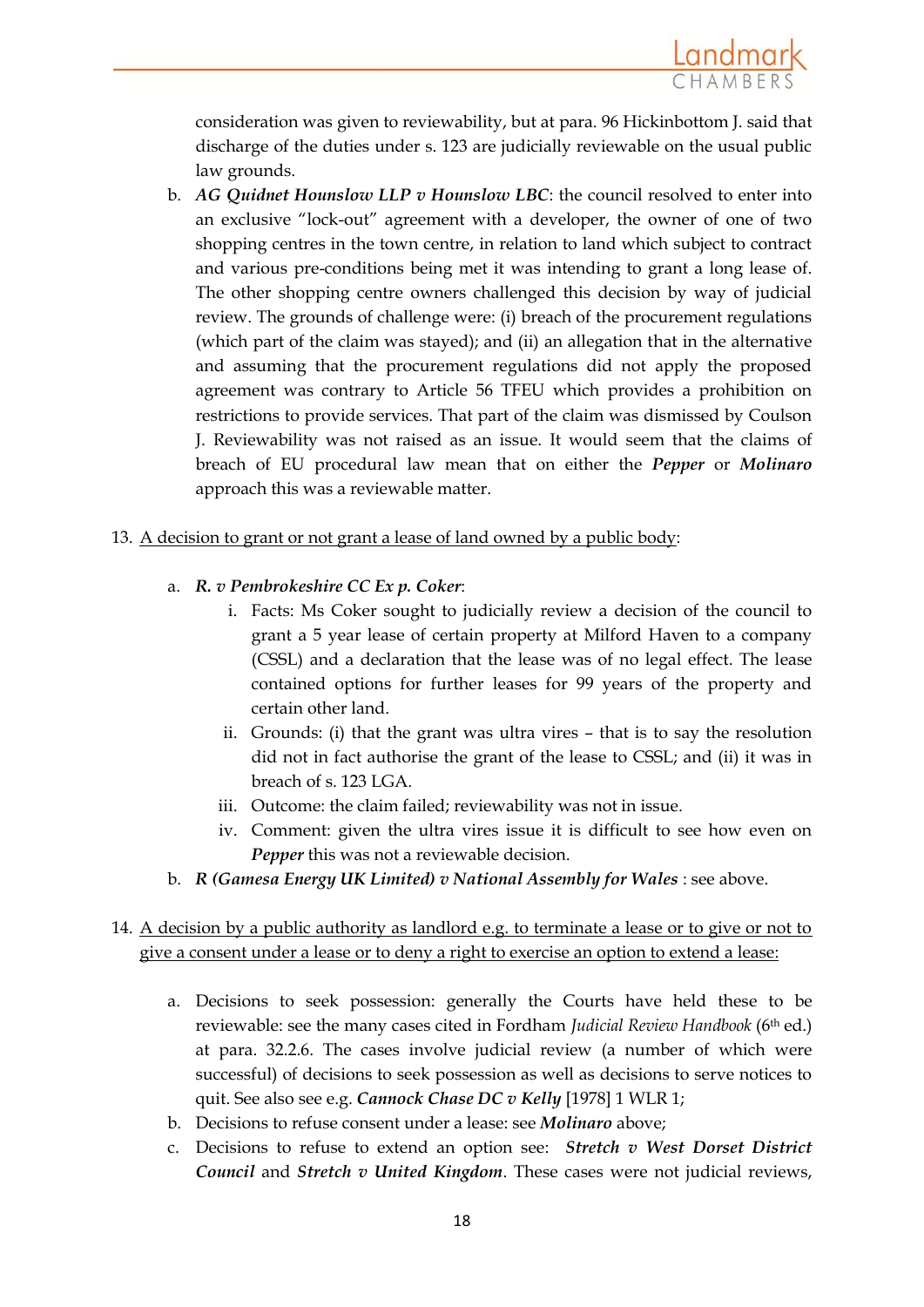

but given the decision of the European Court of Human Rights it seems likely in a future case on similar facts the Court might entertain a judicial review.

- 15. A decision whether to permit certain activities or persons on land owned (or controlled) by a public body:
	- a. *Wheeler v Leicester CC*: this is the well known case where Leicester CC passed a resolution banning Leicester RFC from using the recreation ground owned by the council and which it used for matches and training because 6 players went on a tour of South Africa. The council had a policy of withholding support from and discouraging inks with South Africa because of apartheid. The judicial review succeeded; reviewability was not an issue.
	- b. On exclusion from markets: see *R (Beer) v Hampshire Farmers' Markets Ltd* and *R (Agnello) v LB of Hounslow* and also the earlier cases therein considered such as *R v Barnsley MBC ex p Hook* [1976] 1 WLR 1052; *R v Basildon DC, ex p Brown*  (1981) 79 LGR 655 and *R v Wear Valley DC, ex p Binks* [1985] 2 All ER 699.
- 16. A decision by a public body not to apply for the vacation of a caution on land owned by another: In *R (Kelly)*  $v$  *LB of Hammersmith & Fulham* the claimant sought judicial review of a decision by the council not to apply of the vacation of a caution registered in its favour against a property in Fulham she partly owned. A declaration was also sought that the caution was registered unlawfully and should be lifted. The caution was put on because it had incurred considerable sums in paying under the National Assistance Act for the claimant's mother to be in an Elderly Persons Home but had then found on her death she was a joint tenant of a property which would have affected her entitlement. The council therefore had a charge placed on the property in respect of its expenditure. The claim ultimately failed. While reviewability as such was not raised, Wilson J. did indicate that an application under s. 56 of the Land Registration Act 1925 – which provides a procedure for challenging cautions – seemed a more appropriate remedy than judicial review of the council's decision.
- 17. Some conclusions:
	- a. (Rightly or wrongly) the balance of authority favours the narrower approach to reviewability in *Pepper* over the wider approach in *Molinaro*;
	- b. The *Pepper* approach takes as its starting point the need for there to be a "public function" and that in land disposal decisions the public authority is ordinarily "simply acting as a landowner in such cases and is not performing any public function". Moreover, the mere fact that the authority is exercising a statutory power (e.g. s. 123 LGA or similar) is insufficient by itself to render its decision a public law matter;
	- c. Under the *Pepper* approach for there to be reviewability there is a need for some "additional factor";